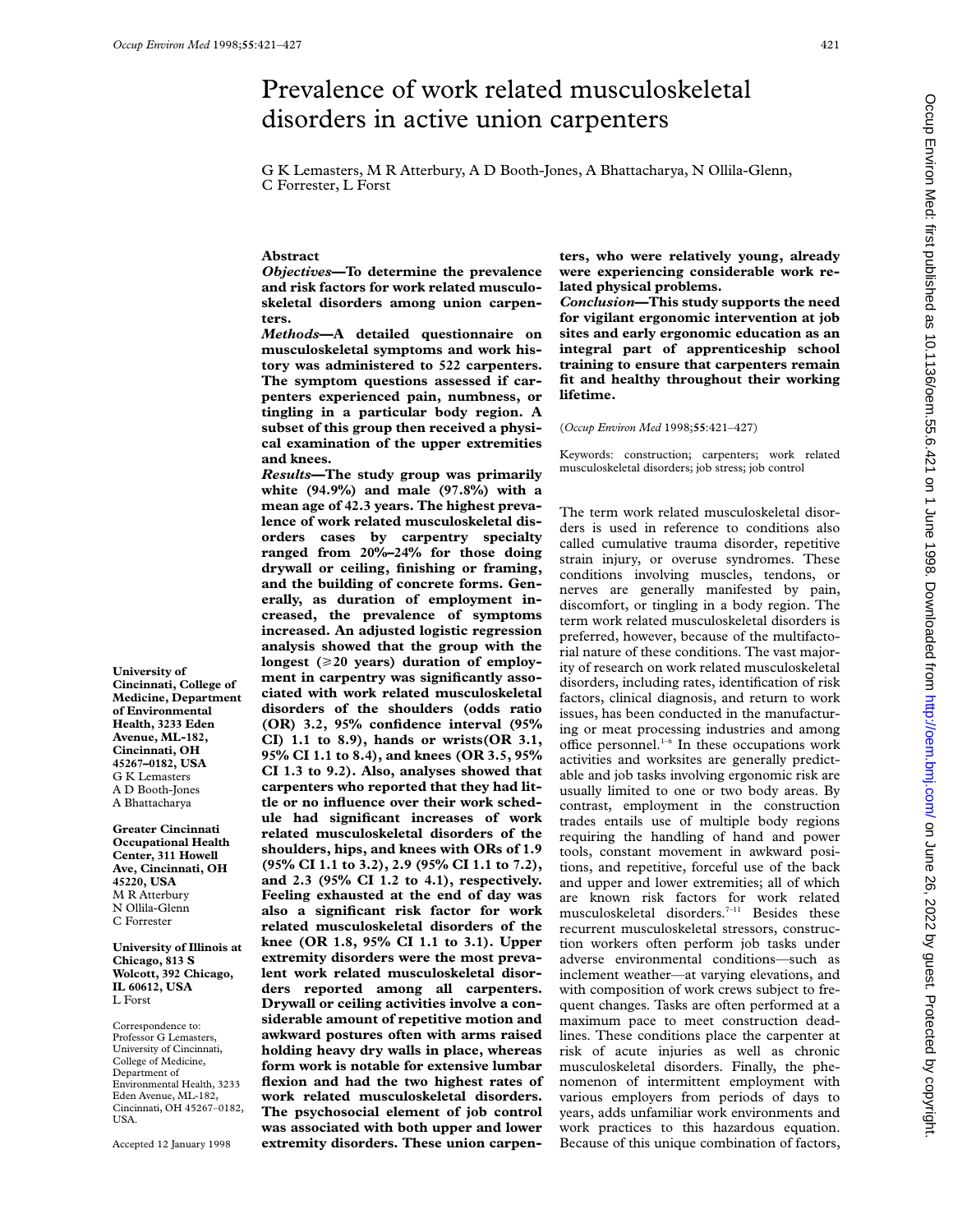research focused on other industries cannot be extrapolated to construction.

Hsiao and Stanevich<sup>12</sup> with data collected from the United States Department of Labor statistics, the United States Department of Commerce, and from data collected in 1987 and 1988 from 25 states for the Bureau of Statistics' supplementary data systems showed that in 1990 the construction industry had the highest incidence of fatalities, injuries, and illnesses per 100 full time workers in major industries. For the construction industry the rate was 14.2 compared with a rate of 13.2, 11.6, 9.6, and 8.3 for the manufacturing, agriculture, transportation, and mining industry, respectively. Within the construction industry, 30 occupations were evaluated to prioritise jobs for injury prevention, and carpentry ranked second highest, after construction labourers.

Carpenters are involved in all phases of commercial and residential building construction, as well as in the construction of roads, bridges, and tunnels, representing numerous exposures to both chemical and physical factors. In another study evaluating 27 362 members of the United States Carpenters Union who died between 1987 and 1990, significant elevated age adjusted proportionate mortalities were found for diagnoses of asbestosis, emphysema, transportation injuries, falls, and cancers of the lung, bone, and male breast.<sup>13</sup> Thus there is a need to better understand this complex industry to target important areas of intervention.

During framing and interior finishing activities, carpenters work with tools often held overhead or below waist level, while sometimes balancing on ladders or the structural frame itself. Fabricating wooden forms for pouring concrete requires forceful use of hand held power tools, grasping heavy lumber, manual hammering, and fastening of forms. Drywall and ceiling installation requires the repetitive grasping, lifting, forceful operation of screwguns, often reaching above the shoulder or below the knee to insert screws into wood or metal studs, and carrying of gypsum boards generally weighing 5–10 kg, but depending on thickness of the drywall they can range up to  $\geq$  40 kg. Because of these tasks and others, carpenters experience insults to almost every body region during the performance of their jobs. In Ohio, where this study was undertaken, construction workers reported a higher rate of work related musculoskeletal disorders than all other occupational groups, with carpenters having the largest increase in lost time due to injuries of all the construction trades.<sup>14</sup> There has been minimal research focused on work related musculoskeletal disorders in the carpentry trade, although an understanding of their rate, for subspecialities in particular, is essential in developing strategies for the prevention of work related musculoskeletal disorders. Therefore, this study was undertaken to determine the prevalence and risk factors for work related musculoskeletal disorders among currently active union carpenters.

#### **Subjects and methods** SUBJECTS

A computerised membership list comprising 2074 union carpenters was obtained from the Southwest Ohio District of Carpenters Local 126 and Local 2. From this list a systematic random sample of 660 carpenters was generated. All union members who had performed carpentry work during the previous 12 months were eligible to participate in the study. Thirty three of these 660 carpenters had either retired or left the trade for a year or longer and thus were ineligible. Of the 627 remaining active union carpenters, 522 (83%) participated in the interview. Of the 105 non-participants, 37 refused to be interviewed, and 68 could not be located.

Before the telephone interview each carpenter was sent a letter explaining the purpose of the study, a coloured body region diagram, and a letter of support signed by a union official. The coloured diagram was provided to facilitate their identification of separate body regions—for example, neck versus shoulder—as well as to aid the subject in recalling the study letter and its purpose. The questionnaire was administered by telephone interview with direct entry on to a computer. The data were evaluated for consistency at the time of entry. Data analyses were performed on questionnaire information supplied by 490 of the subjects. Data from 32 subjects were not included in the analyses because they were not currently employed as carpenters or had supplied information judged to be incomplete or unreliable.

## QUESTIONNAIRE CONSTRUCTION

The questionnaire was divided into five sections: demographics, symptoms and injuries, medical history, work history, and psychosocial factors. A detailed description of the development and administration of the survey instrument and a copy of it have been published elsewhere.15 To assess the presence of persistent musculoskeletal symptoms, the initial screening question was "Within the past 12 months have you experienced any *recurring* symptoms such as pain, aching, numbness or any other symptoms in your neck, shoulder, elbow, forearm, hand or wrist, back, hip, thigh, knee, or ankle?" Each carpenter was allowed to qualify a positive response to the occurrence of a given symptom with "burning", "pain", "numbness or tingling" or any combination of these. An affirmative response also generated a series of further questions to establish onset, quality, frequency, duration, and intensity of symptoms, and a history of injury to that body region.

In this population, injuries were suspected of being a common cause of musculoskeletal symptomatology. Consequently, another set of questions was used to characterise injury to individual body regions. Injuries included a sudden event such as a fall, an object hitting the worker, or an injury associated with motor accidents or sports activities. The intention of these questions was to exclude those people who reported a history of injury to that body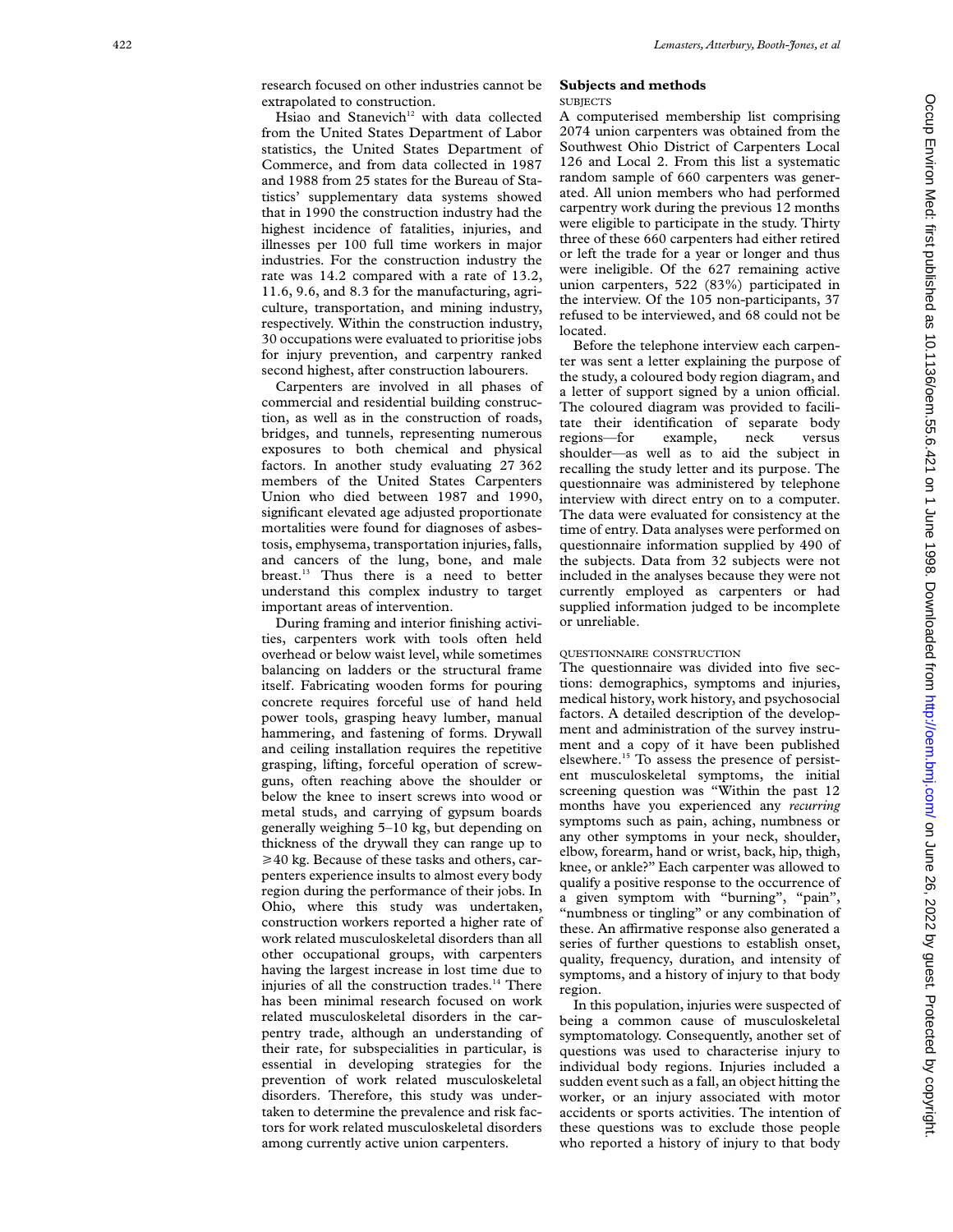region. The medical history established the presence of conditions diagnosed by a physician possibly related to development of work related musculoskeletal disorders. These conditions could be either other risk factors—such as diabetes mellitus, rheumatoid arthritis, hypothyroidism, or conditions resulting in similar symptoms—for example, herniated cervical disc.

Characterising carpentry tasks associated with musculoskeletal stressors was complex due to the wide variety of tasks performed, and job rotations among specialties. Hence, duration of employment in the carpentry trade was used as the primary surrogate measure of exposure to ergonomic stressors. To find if a subspecialty—for example, finishing or form was more ergonomically hazardous than another for a particular body area, carpenters were queried on current participation in individual specialities.

Job related psychosocial stress and work organisation factors were also of concern as risk factors for work related musculoskeletal disorders have not been well characterised in carpenters. It has been hypothesised that a worker is at greatest risk when the worker's control over the task is low and the demands of a job are high.16–18 Therefore, questions that considered these two factors were included from another questionnaire shown to have good reliability.19 The first set of psychosocial questions asked about the level of job control the person had over the amount of work, availability of materials, policies and procedures, pace of work, quality of work, and their scheduled hours. Demands of the job were considered with questions related to how fast and hard they had to work, how physically exhausted the carpenters felt, the extent of their work loads, and job satisfaction. Before administration to the study group, the questionnaire was pretested on a small sample (about 10 subjects) and pilot tested with 50 carpenters belonging to a union in another city. Final changes were then made before its implementation.

# OUTCOME DEFINITION

A person was defined as having a work related musculoskeletal disorder with the following criteria: (*a*) onset of symptoms occurred after starting work as a carpenter; (*b*) symptoms occurred at least once a week (frequency); (*c*) or lasted for one week (duration), and (*d*) having no history of injury to that body region. Investigators from the National Institute for Occupational Safety and Health (NIOSH) used a similar outcome definition.<sup>6</sup> Because this population of workers are generally stoic and accustomed to considerable physical discomfort associated with their work, a severity factor was not used for the case definition.

#### SAMPLE SIZE AND ANALYSIS STRATEGIES

Back and knee joint injury were the two most prevalent work related musculoskeletal disorders reported through the Ohio workers' compensation system with knee being the less common and most conservative rate chosen for sample size calculations. The prevalence of knee joint damage in a potentially more highly exposed group—that is, floor and foundation layers—may range between 20% and 40% compared with millwrights, whose reported knee symptoms were between 5% and  $25\%$ .<sup>26</sup> Therefore, it was determined that a sample size of about 133 was needed in each group with calculations based on a somewhat arbitrary, but relatively conservative, decision to detect a twofold difference between a rate of 15% compared with a higher risk group of 30% with 80% power at a significant level of 0.05, with a two sided test.<sup>21</sup>

Analyses included descriptive statistics as well as unadjusted and adjusted odds ratios (ORs) calculated with a multivariate logistic regression analysis. The primary analyses used duration of employment in carpentry as the surrogate measure of ergonomic risk in the carpentry trade. The first step was to examine other possible risk factors with univariate techniques. These factors included age in years; age as a categorical variable; current weight; a previous medical condition; participation in a racquet or ball sport or fishing; and the psychosocial variables previously described. A matrix of possible covariates versus each body region was constructed. This step facilitated choosing a "common" pool of covariates that had moderate to high levels of association for most body regions. These variables were then included in the initial variable modelling step for each body region. Harrell *et al*<sup>22</sup> suggests that the number of predictors should be no greater than the number of cases divided by 10. Hence, six variables were chosen for inclusion: duration of employment as a carpenter defined by three categories:  $<$ 10 years, 10–19 years, and  $\geq$ 20 years, age (in years or defined categorically as  $1 = \ge 41$  years,  $0 = \le 40$  years), smoking (1=current smoker, 0=non-smoker), previous adverse health condition (diabetes, gout, rheumatoid arthritis, lupus as 1=yes, 0=no) feeling exhausted at the end of the day (1=often or very often, 0=otherwise), and influence over their work schedule (1= no to moderate influence, 0=otherwise). The significance of each variable was confirmed by examining the Wald statistic and by comparing the estimated coefficient with the coefficient obtained in the univariate modelling. Variables that were not significant were removed, and the model was retested. The new model was compared with the old by the likelihood ratio test.

To assess the possible confounding effects of age, a change in the duration coefficient was tested with and without the age variable. As there was a small change in these estimates for some of the body regions, and as age is a known risk factor, age was included in all models to control for its potential confounding effects. Biological plausibility and a p value of 5% was used to determine the possible importance of interaction in the model. Interactions were examined by adding the second order interaction terms to the main effects model. Differences in the log likelihood statistics between the main effects only and the main effects plus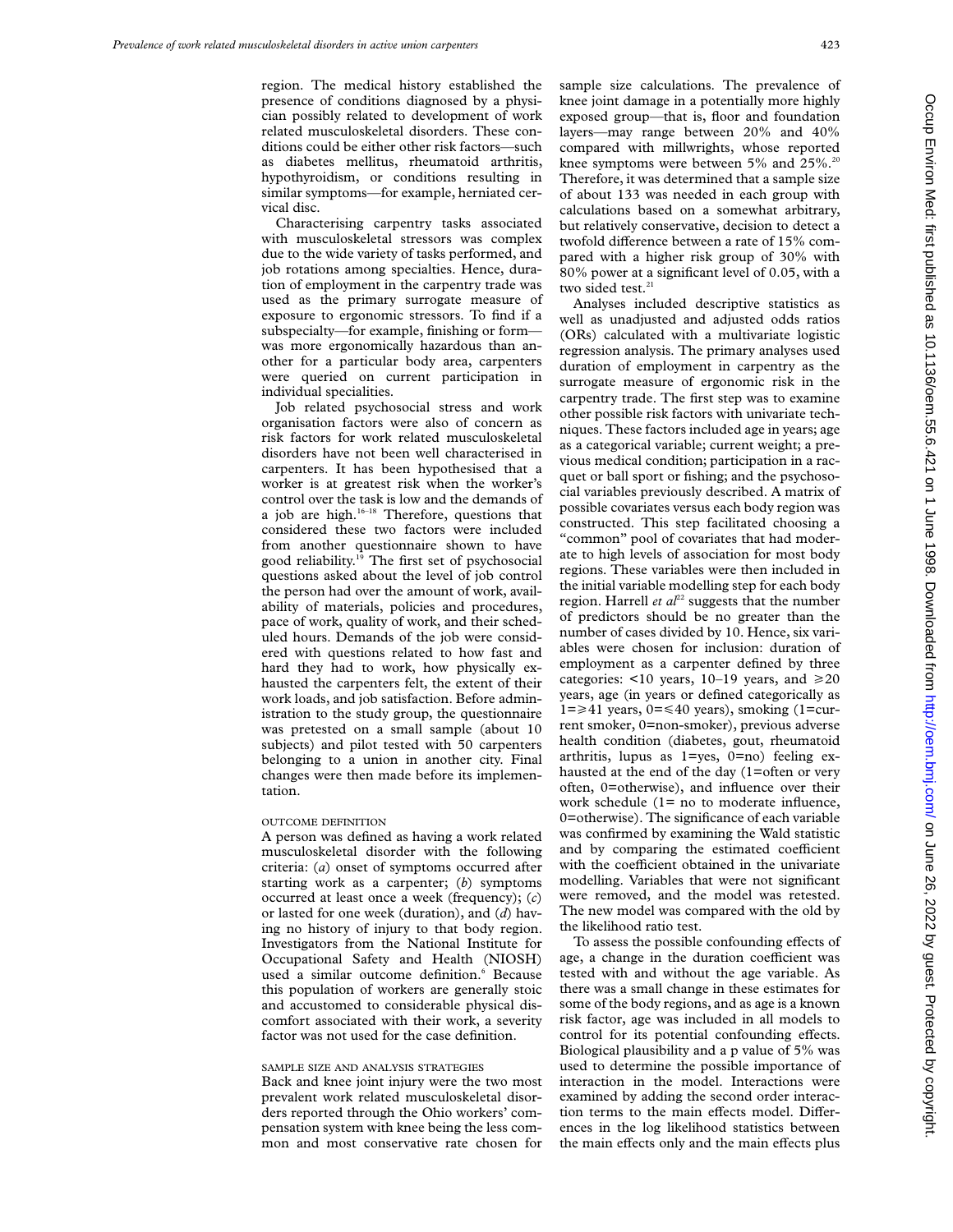# VALIDITY AND RELIABILITY ASSESSMENTS

To validate the prevalence of work related musculoskeletal disorders as reported on the questionnaire interview, a subset of carpenters was recruited to receive a physical examination, within about three weeks after completing the initial questionnaire. Subject recruitment for this substudy began and ended before completion of all questionnaire interviews. Eligibility for participation in the physical examination required that cases reported continued moderate or greater discomfort with no new injury to that body region. At the time of recruitment for the validity study, there were 38 hand or wrist, 31 shoulder, and 31 knee cases identified. Of the 100 cases identified and recruited, 23 reported no longer having pain and hence were ineligible, and 11 had work schedule conflicts or refused. At the time of recruitment there were 134 totally asymptomatic carpenters; 60 were randomly selected and recruited until a sample of 35 agreed to participate. The 25 non-participants included 10 refusals, seven with work schedule conflicts, five who were never reached, two not currently doing carpentry, and one with a recent injury.

Standardised musculoskeletal examinations of the neck, upper extremities, and knees were performed by two physician examiners who were blinded to the case-control status of the carpenters, their symptoms, and their work history. The upper extremity portion of the examination included range of motion, passive and resisted movements, and specific diagnostic manoeuvres for biceps tendinitis, thoracic outlet syndrome, carpal tunnel syndrome, and de Quervain's tenosynovitis. The knee was examined for evidence of degenerative joint disease by either the presence of pain with patellar compression or range of motion, joint line tenderness, or evidence of effusion. One electromyographer blinded to case-control status and symptoms results from the physical examination, or work history, performed unilateral nerve conduction studies both on hand or wrist cases and asymptomatic carpenters by standard techniques reported elsewhere.<sup>9</sup> Two hand or wrist cases did not tolerate complete nerve conduction testing, and therefore, were not included in that part of the analysis.

*Table 1 Prevalence of work related musculoskeletal disorders (WMDs) by body region by primary carpentry subspecialty during past 12 months (n=489)†*

|               | Form $(n=105)$ |      | Finishing or<br>framing<br>$(n=132)$ |      | Drywall or<br>ceiling $(n=113)$ |      | Other $(n=139)$ |      |
|---------------|----------------|------|--------------------------------------|------|---------------------------------|------|-----------------|------|
| Body region   | $n^*$          | %    | $n^*$                                | %    | $n^*$                           | %    | $n^*$           | $\%$ |
| Neck          | 8              | 7.6  | 12                                   | 9.1  | 13                              | 11.5 | 12              | 8.6  |
| Shoulders     | 25             | 23.8 | 21                                   | 15.9 | 20                              | 17.7 | 24              | 17.3 |
| Elbows        | 24             | 22.9 | 22                                   | 16.7 | 20                              | 17.7 | 26              | 18.7 |
| Hand or wrist | 19             | 18.1 | 28                                   | 21.2 | 23                              | 20.4 | 22              | 15.8 |
| Back          | 18             | 17.1 | 22                                   | 16.7 | 12                              | 10.6 | 25              | 18.0 |
| Hip           | 11             | 10.5 | 8                                    | 6.1  | 7                               | 6.2  | 8               | 5.8  |
| Knees         | 15             | 14.3 | 19                                   | 14.4 | 21                              | 18.6 | 20              | 14.4 |
| Ankles        | 6              | 3.8  | $\overline{c}$                       | 1.5  | 8                               | 7.1  | 5               | 3.6  |

\*People may have reported more than one WMD; so will not be equal to total in ( ). †Missing information for one person.

The reliability of a questionnaire is the extent to which results obtained by a procedure, in this case telephone interviews, can be replicated. The reliability of the questionnaire was assessed with the test-retest method. Portions of the questionnaire were readministered to about  $9\%$  (n=49) of carpenters randomly selected from the interviewed group. The reinterview (retest) occurred between one and three weeks after completion of the original interview. The areas considered in the reliability assessment included recall of previous medical conditions, previous injuries, work histories, and reporting of symptoms. Details of the reliability study are available elsewhere.<sup>23</sup>

## **Results**

The study group was primarily white (94.9%), and male (97.8%) with a mean (SD) age of 42.3 (10.6) years. Mean (SD) duration of employment as a carpenter was 18 (10.3) years. The prevalence of work related musculoskeletal disorders was examined first by the subspecialty that the subjects reported doing most over the previous 12 months. These subspecialties were defined as concrete form  $(n=105)$ , framing and finishing  $(n=132)$ , drywall and ceiling  $(n=113)$ , and other  $(n=139)$ . The other category included supervisory  $(n=37)$ , scaffolding  $(n=31)$ , flooring  $(n=22)$ , welding (n=15), and a miscellaneous group (n=34). In this analysis, a carpenter may have reported more than one work related musculoskeletal disorder. All specialties had a high rate of these, but the specialty with the highest was form work (118%), followed by drywall and ceiling  $(110\%)$ , framing and finishing  $(102\%)$ , and other (102%). Carpenters involved in form work reported work related musculoskeletal disorders primarily of the shoulders (23.8%) and elbows (22.9%), whereas those doing framing or finishing and drywalling or ceiling activities had the highest rates for the hands and wrists (20%–21%, table 1). Those in the other category had work related musculoskeletal disorders of the elbows (18.7%) and back (18%).

Total duration of employment as a carpenter was analysed categorically; those working in carpentry for <10 years (n=113) made up the comparison group for both the medium duration group of between 10 and 19 years  $(n=179)$ , and the long duration group of  $\geq 20$ years (n=198). Generally, as duration of employment increased, the prevalence of symptoms also increased (table 2). The unadjusted ORs for work related musculoskeletal disorders of the hand or wrist and the shoulder were significantly increased (more than twofold) in the medium and longest duration groups. For the medium duration group, the ORs were increased for seven of the eight body regions and for all in the longest duration group. Because of a concern that work related musculoskeletal disorders might be initiated earlier in a carpenter's career, a second analysis investigated the following categories: baseline group <5 years (n=46), medium duration group 5−19 years (n=246), and long duration group  $\geq$  20 years (n=198). The findings were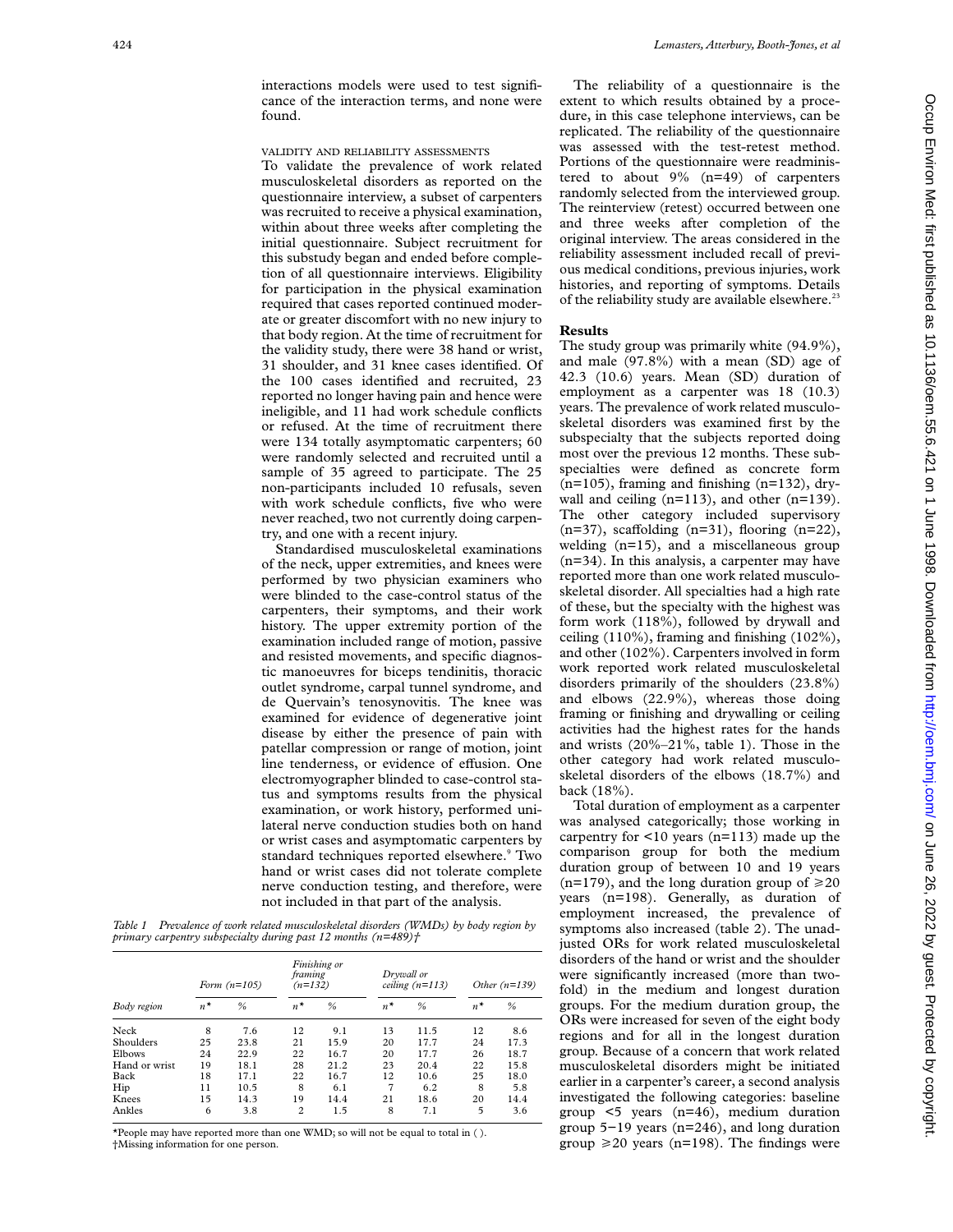*Table 2 Work related musculoskeletal disorders (WMDs) by body region and duration of employment as a carpenter: unadjusted OR (95% CIs) (n=490)*

|                | $(n=179)$ |      | OR (95% CI) + (10 and <20 y) | OR (95% CI) $\uparrow$ ( $\geq 20$ y) (n=198) |      |                            |  |
|----------------|-----------|------|------------------------------|-----------------------------------------------|------|----------------------------|--|
| Body region    | $n^*$     | %    | OR (95% CI)                  | $n^*$                                         | $\%$ | OR (95%CI)                 |  |
| Neck           | 13        | 7.3  | $1.0$ (0.4 to 2.6)           | 24                                            | 12.1 | $1.8(0.8 \text{ to } 4.2)$ |  |
| Shoulders      | 32        | 17.9 | $2.5$ (1.2 to 5.5)           | 49                                            | 24.7 | $3.8(1.8 \text{ to } 8.1)$ |  |
| <b>Elbows</b>  | 38        | 21.2 | $1.6(0.9 \text{ to } 3.1)$   | 38                                            | 19.2 | $1.4$ (0.8 to 2.7)         |  |
| Hand and wrist | 36        | 20.1 | $2.3$ (1.1 to 4.8)           | 45                                            | 22.7 | $2.7(1.4 \text{ to } 5.5)$ |  |
| Back           | 31        | 17.3 | $1.4$ (0.7 to 2.7)           | 31                                            | 15.7 | $1.2$ (0.6 to 2.4)         |  |
| Hips           | 12        | 6.7  | $2.0$ (0.6 to 6.2)           | 18                                            | 9.1  | $2.7(0.9 \text{ to } 8.3)$ |  |
| Knees          | 29        | 16.2 | 1.6 $(0.8 \text{ to } 3.3)$  | 34                                            | 17.2 | $1.8(0.9 \text{ to } 3.5)$ |  |
| Ankles         | 4         | 2.2  | $0.4$ (0.1 to 1.5)           | 9                                             | 4.5  | $0.9$ $(0.3$ to $2.5)$     |  |

\*People may have reported more than one WMD; so will not be equal to total in ( ). †Comparison group is <10 y duration (n=113).

> even more pronounced but the confidence intervals were less stable. Work related musculoskeletal disorders of the shoulder were significant for both the medium (OR 8.7, 95% CI 11.2 to 65.2) and long duration (OR 14.8, 95% CI 2.0 to 110.2) groups. Also of interest was the slightly decreasing trend found for work related musculoskeletal disorders of the back for the medium (OR 3.0, 95% CI 0.9 to 10.2) compared with the long (OR 2.7, 95% CI 0.8 to 9.1) duration groups. Work related musculoskeletal disorders of the back showed a slight decrease in the OR as the duration of carpentry increased. When the baseline comparison group was changed from <10 to <5, however, the OR more than doubled from 1.4 to 3.0 for the medium group and from 1.2 to 2.7 for the long duration groups.

> The final analysis was a multivariate logistic regression model examining six main effects by body area including duration as carpenter, smoking status, feeling exhausted at end of the day, having minimal influence over the schedule, and having had a previous illness (table 3). Duration of employment as a carpenter for  $\geq$ 20 years was significantly associated with a work related musculoskeletal disorder of the shoulder (OR 3.2, 95% CI 1.1 to 8.9), hand or wrist (OR 3.1, 95% CI 1.1 to 8.4), and knee (OR 3.5, 95% CI 1.3 to 9.2). The risk factor of having minimal influence over the work schedule also was associated with work related musculoskeletal disorders of the shoulders, hips, and knees with ORs of 1.9, 2.9, and 2.3, respectively. Also, feeling exhausted at the end of the day was significant for work related musculoskeletal disorders of the knee, and having a previous illness was significant for disorders of the hip. Age was not significant when included in the full multivariate model as a

main or interaction effect, but it did show some confounding effects with job duration. As might be expected with a high correlation between age and job duration, if age was substituted for duration in the model, age became significant for work related musculoskeletal disorders of both shoulders and hands or wrists. The magnitude of the age effect, however, was not as strong as the effect of duration in these instances.

## VALIDITY AND RELIABILITY RESULTS

The overall findings of the physical examinations were largely confirmatory for the questionnaire data (table 4). Shoulder cases identified from histories on the questionnaires were significantly associated with findings on the physical examinations for rotator cuff tendinitis, 78.9%, compared with 5.3% for the asymptomatic controls (p< 0.005). Prepatellar and infrapatellar tendinitis were similar between groups but degenerative joint disease was more than sixfold higher in the cases  $(38.1\%)$  than in the controls  $(5.7\%)$ . Results of the physical examination of the hands and wrists showed that carpal tunnel syndrome was significantly more common among cases (48.0%) than controls (14.3%), and 78.0% of the hand or wrist cases met the criteria for a median mononeuropathy of the wrist—that is, symptoms of carpal tunnel syndrome.<sup>9</sup> In summary, cases with disorders of the knee, shoulder, and hand or wrist were significantly associated with positive findings on physical examination that included nerve conduction studies. Of importance, however, is that median mononeuropathy was also found among 34% of the asymptomatic controls indicating a high degree of pathology among all carpenters.

The reliability assessment was also supportive of the study findings.<sup>23</sup> The agreements between the test and retest interviews ranged from 75.5% to 95.7%. The agreement for the musculoskeletal symptom was  $75.8\%$  ( $\kappa$ =0.5). Thirty seven of the 49 reinterviewed subjects responded identically. Eight changed from yes of having a symptom to no on the retest and four did the reverse. Some of these differences were likely to be due to true changes in their symptoms between the initial interview and the reinterview.

*Table 3 Risk factors\* significantly associated with prevalence of work related musculoskeletal disorders by body region adjusted OR (95% CIs)*

|                | Durations as a carpenter   |                             |                             | Exhausted end of            | Minimal<br>schedule         | Previous health            |
|----------------|----------------------------|-----------------------------|-----------------------------|-----------------------------|-----------------------------|----------------------------|
| Body region    | $\geq 10$ and $\leq 20$ +  | $\geqslant$ 20 <sup>+</sup> | Current smoker              | day                         | influence                   | condition                  |
| Neck           | $0.9(0.4 \text{ to } 2.5)$ | $1.5(0.4 \text{ to } 5.4)$  | $1.0(0.5 \text{ to } 2.0)$  | 1.1 $(0.6 \text{ to } 2.2)$ | $1.8(0.9 \text{ to } 3.5)$  | $1.6$ (0.7 to 3.7)         |
| Shoulders      | $2.3$ (1.02 to 5.4)        | $3.2$ (1.1 to 8.9)          | $1.0$ (0.6 to 1.7)          | $1.5(0.9 \text{ to } 2.4)$  | $1.9(1.1 \text{ to } 3.2)$  | $0.8(0.4 \text{ to } 1.6)$ |
| Elbows         | $1.7(0.8 \text{ to } 3.3)$ | $1.7(0.7 \text{ to } 4.0)$  | $1.7(1.0 \text{ to } 2.6)$  | $1.4(0.9 \text{ to } 2.2)$  | $1.6(0.9 \text{ to } 2.6)$  | $1.2(0.6 \text{ to } 2.3)$ |
| Hand and wrist | $2.4$ (1.1 to 5.3)         | $3.1(1.1 \text{ to } 8.4)$  | 1.1 $(0.7 \text{ to } 1.7)$ | $1.5(0.9 \text{ to } 2.5)$  | $1.6(1.0 \text{ to } 2.7)$  | $1.8(1.0 \text{ to } 3.4)$ |
| Back           | $1.5(0.8 \text{ to } 3.1)$ | $1.9(0.8 \text{ to } 4.6)$  | $1.3(0.8 \text{ to } 2.2)$  | $1.3(0.8 \text{ to } 2.1)$  | 1.1 $(0.6 \text{ to } 1.8)$ | $1.0$ (0.5 to 2.0)         |
| Hips           | $1.9(0.5 \text{ to } 6.6)$ | $2.8$ (0.6 to 13.5)         | 1.1 $(0.6 \text{ to } 2.4)$ | $1.4(0.7 \text{ to } 3.0)$  | $2.9(1.1 \text{ to } 7.2)$  | $2.5(1.1 \text{ to } 5.9)$ |
| Knees          | $1.9(0.9 \text{ to } 4.1)$ | $3.5(1.3 \text{ to } 9.2)$  | $1.5(0.9 \text{ to } 2.6)$  | $1.8(1.1 \text{ to } 3.1)$  | $2.3(1.2 \text{ to } 4.1)$  | $1.7(0.9 \text{ to } 3.5)$ |
| Ankles         | $0.4$ (0.1 to 1.8)         | 1.1 $(0.2 \text{ to } 6.7)$ | $1.0(0.4 \text{ to } 2.5)$  | $0.7(0.3 \text{ to } 1.9)$  | $2.5(0.8 \text{ to } 7.8)$  | $2.7(0.8 \text{ to } 8.7)$ |

\*Model included age which was not significant for any outcome; ORs ranged from 0.5 to 1.02. †Comparison group is <10 y duration (n=113).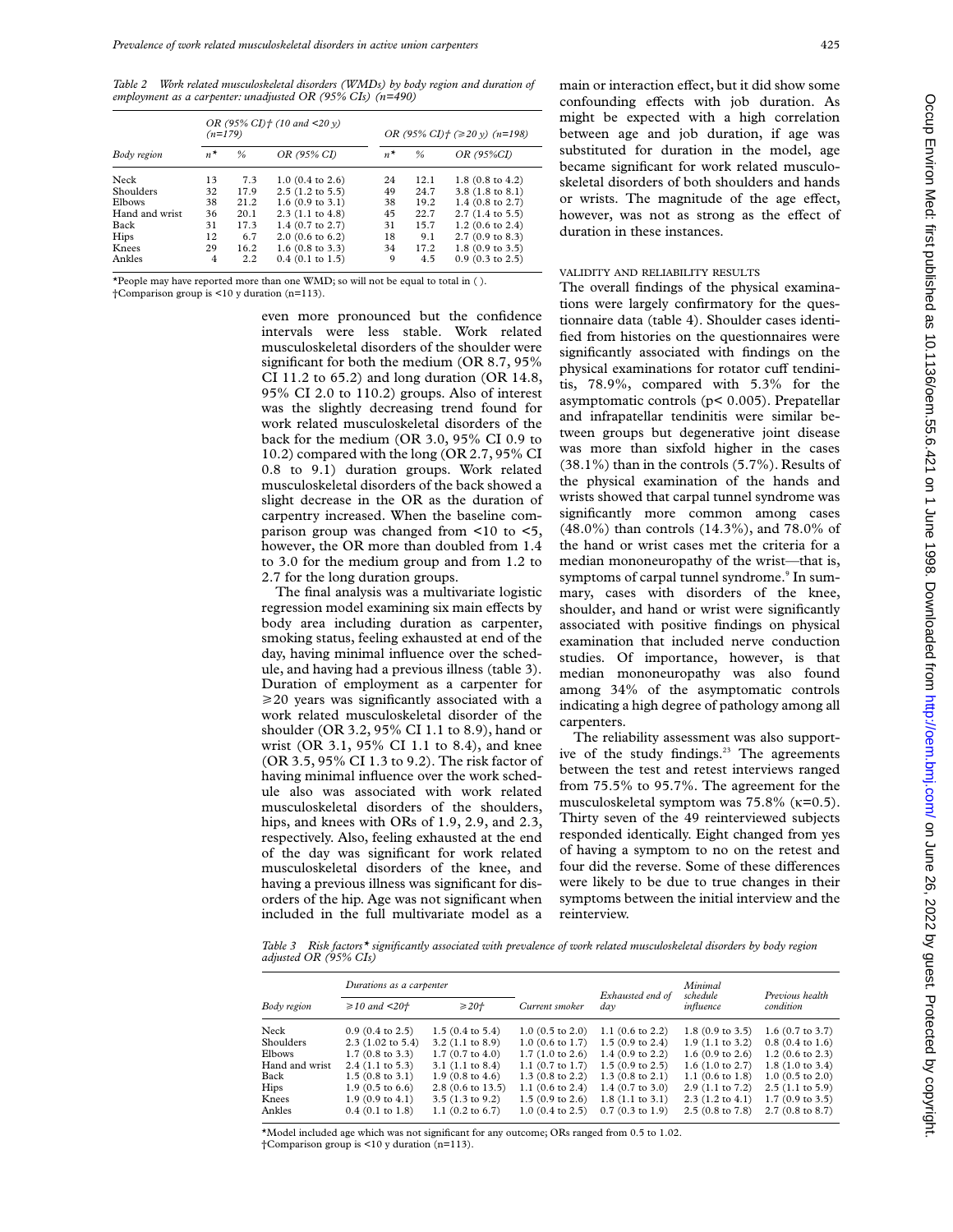*Table 4 Validation of questionnaire by physical examination and nerve conduction*

| Body region        | Examination results                     | Cases<br>$n(\%)$ | Asymptomatic<br>controls $n$ (%) |
|--------------------|-----------------------------------------|------------------|----------------------------------|
| Shoulder (n)       |                                         | 196              | 35                               |
|                    | Rotator cuff tendinitis                 | 15 (78.9)        | $1(5.3)**$                       |
|                    | Biceps tendinitis                       | 1(5.3)           | 1(5.3)                           |
| Hand and wrist (n) |                                         | 25               | 35                               |
|                    | Carpal tunnel syndrome                  | 12(48.9)         | $5(14.3)$ *                      |
|                    | Wrist tendinitis                        | 5(20.0)          | 4(11.4)                          |
|                    | Medium mononeuropathy <sup>+</sup>      | 19(78.0)         | 12(34.0)                         |
|                    | Other±                                  | 3(12.0)          | 2(5.7)                           |
| Knees $(n)$        |                                         | 21               | 35                               |
|                    | Prepatellar or infrapatellar tendinitis | 1(4.8)           | 1(5.3)                           |
|                    | Degenerative joint disease              | 8(38.1)          | $2(5.7)$ ***                     |

\*(p=0.005) Mantel-Haenzel  $\chi^2$ =8.03.

\*\*(p<0.001) Mantel-Haenzel  $\chi^2$ =33.56.<br>\*\*\*(p<0.002) Mantel-Haenzel  $\chi^2$ =9.21.

†Nerve conduction test (n=23).

‡Other includes DeQuervain's tenosynovitis, ganglion cysts, trigger finger, joint related conditions. §Missing data on one physical examination.

## **Discussion**

Work related musculoskeletal disorders of the upper extremities, in particular shoulders and hands or wrists, were most prevalent among all carpenters particularly drywall or ceiling and formwork subspecialties. Drywall and ceiling installation entails repetitive, forceful use of screw guns often held in awkward positions, requiring sustained overhead reaching. Hence, the high prevalence of upper extremity work related musculoskeletal disorders is not surprising. Concrete form tasks had the highest prevalence of shoulder and elbow disorders. In another on site ergonomic study by our research team, carpenters performing ceiling, dry wall, and form tasks were evaluated.<sup>24</sup> The most stressful postures were found to stress the neck, shoulder, elbow, and back regions.

Because heavy material handling is characteristic of carpentry, a higher prevalence of work related musculoskeletal disorders of the back was expected. Final analysis, however, showed >80% power to detect a significant difference in back disorders even though none was found. This lower than expected prevalence of back disorders may be related to choice of jobs by carpenters prone to back disorder or to a survivor effect. Those people with back problems may have had to leave or change jobs as carpentry tasks require considerable bending and lifting. Support for this hypothesis may be provided by comparison of the baselines of the two duration groups. When the baseline was shifted from duration in carpentry of <10 years to <5 years, the OR for back disorders of the medium duration group increased from 1.4 to 3.0, respectively. This finding suggests that an increased risk of back disorders occurs early, before 10 years of employment in the trade. Further, table 2 shows that the OR decreased slightly for those with  $\geq 20$  years in the trade rather than increasing as was expected. Thus, the lower prevalence of back disorders may be due to the increased total disability caused by back disorders leading to earlier retirement from the trade or change to a less ergonomically stressful job. For most other body areas, however, as duration of employment in carpentry increased there was an increase in work related musculoskeletal disorders.

Occup Environ Med: first published as 10.11136/oem 55.6.421 on 1 June 1998. Downloaded from http://oem.bmj.com/on June 26, 2022 by guest. Protected by copyright On June 26, 2022 by guest. Protected by copyright. Published as 10.114. http://oem.bad. http://oem.bu/ Our Lips://oem.bu/ Our Deviron Med: first published as 10.1136/oem.56.7.136/oem.56.7.136/oem.bu/ Our Deviro 10.114. Jun

The physical examination and nerve conduction results supported the findings of the questionnaire. The case definition for the questionnaire data, however, included those reporting mild symptoms, and therefore, was not directly comparable with the physical examination group who had moderate to severe symptoms. The validity of the questionnaire for those reporting mild symptoms cannot be evaluated.

ated as a continuous variable.

shoulders, hips, and knees.

Finally, as with most cross sectional studies, currently employed carpenters were evaluated leading to a possible selection bias. Hence, this study may have underestimated true risk as only those currently in the trade were interviewed. A longitudinal study at time of entry into the carpentry trade is recommended to better understand risk and predictive factors related to leaving or staying in carpentry. Certainly, this study supports the need for early ergonomic training as an integral part of apprenticeship school training. Otherwise, most carpenters are destined to experience pain during a considerable portion of their working lifetime. This prognosis was especially supported by findings of the physical examination, which showed relatively high rates of electrodiagnosis of carpal tunnel syndrome  $(14.3\%)$ , wrist tendinitis  $(11.4\%)$ , and median mononeuropathy (34.0%) of the wrist in the completely asymptomatic controls. In conclusion, there were numerous anecdotal